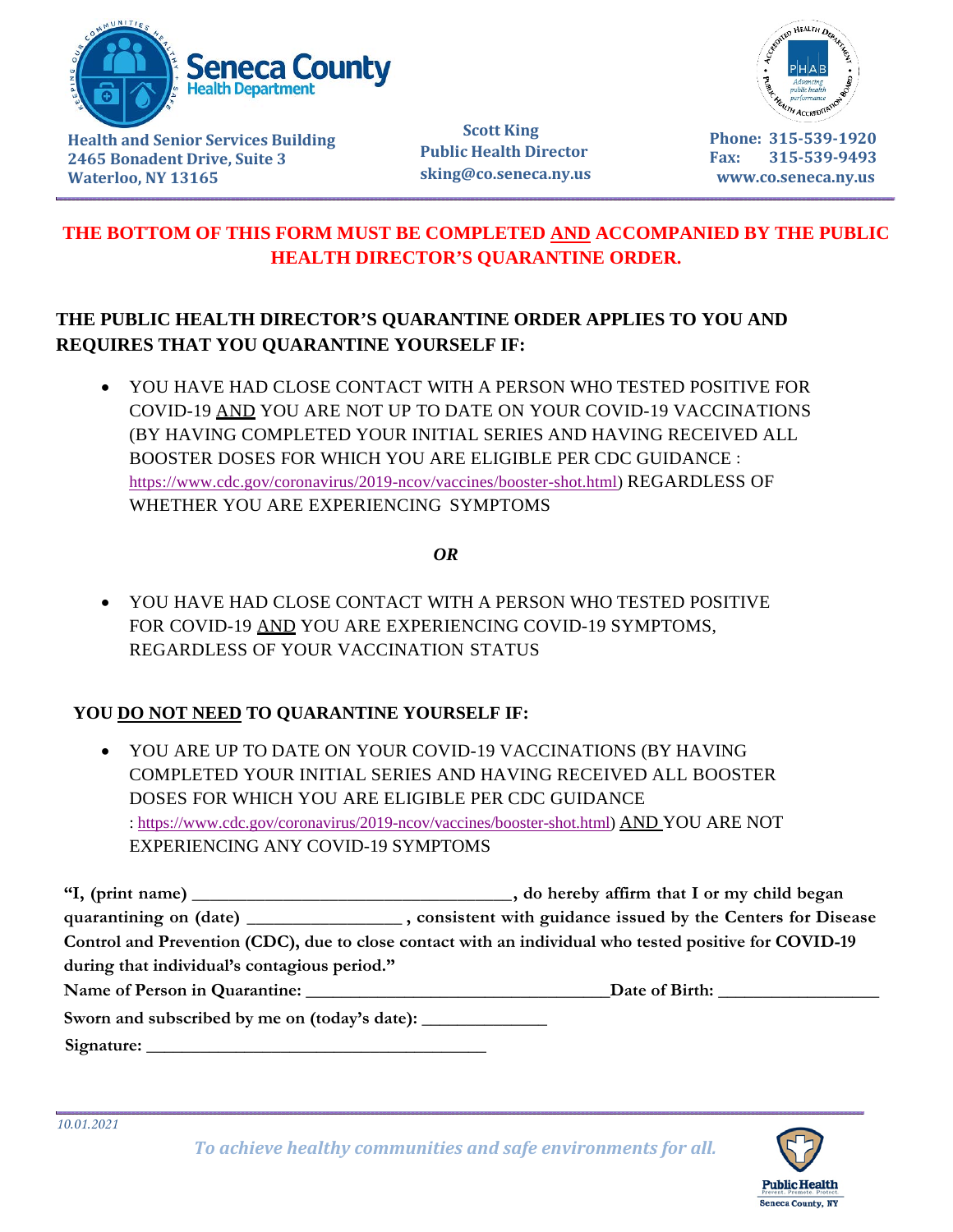



 **Scott King Public Health Director sking@co.seneca.ny.us** 

**Phone: 315-539-1920 Fax: 315-539-9493 www.co.seneca.ny.us**

## **STATE OF NEW YORK SENECA COUNTY HEALTH DEPARTMENT**

In re: 2019 Novel Coronavirus (COVID-19)

STANDING PUBLIC HEALTH DIRECTOR'S QUARANTINE ORDER FOR PERSONS WHO HAVE BEEN IN CLOSE CONTACT WITH A CONFIRMED CASE OF COVID-19

Pursuant to Section 2100 of the Public Health Law

**SCOTT KING, SENECA COUNTY PUBLIC HEALTH DIRECTOR'S ORDER**

**WHEREAS, 2019 novel Coronavirus (COVID-19) has been declared a communicable disease by the New York State Health Commissioner pursuant to §2.1(a) of the New York State Sanitary Code [10 NYCRR Chapter 1], and a reportable condition to the Seneca County Health Department (the "Department") pursuant to §2101 of the New York State Public Health Law; and** 

**WHEREAS, the Centers for Disease Control and Prevention (CDC) has issued containment guidance which mandates the quarantine of individuals who have been a close contact. A close contact is defined as:** 

- **1. General Public Setting: persons who are within 6 feet of a positive COVID-19 case for a cumulative total of 15 minutes or more over a 24-hour period during a time the case was infectious, regardless if masks were worn,**
- **2. Pre-K to Grade 12 School Indoor Classroom Setting: students being within 3 feet or teachers/staff who are within 6 feet from the positive COVID -19 case for a cumulative total of 15 minutes or more over a 24-hour period during a time the case was infectious, regardless if masks were worn; and**

**WHEREAS, such containment guidance further directs local health departments to consider other factors such as proximity of contact and duration of exposure when deciding whether an exposure resulted in a close contact and therefore warrants mandatory quarantine; and** 

**WHEREAS, the Department has received a report, pursuant to §2.10 of the State Sanitary Code and to §2101 of the New York State Public Health Law, that you have come in close contact with a confirmed COVID -19 case; and** 

**WHEREAS, pursuant to §2100 and §2120 of the New York State Public Health Law and §2.6 of the State** 

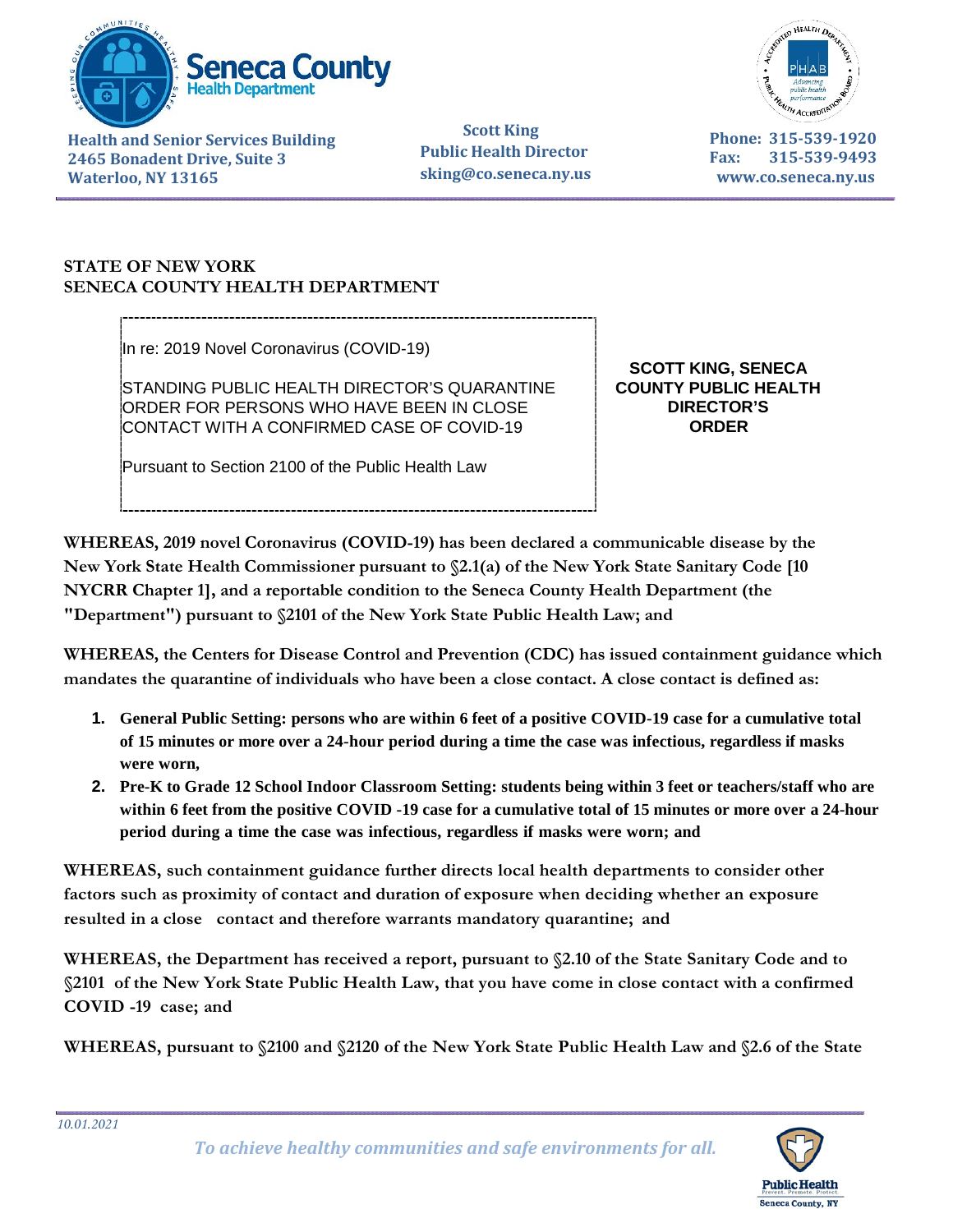

 **Scott King Public Health Director sking@co.seneca.ny.us** 



**Phone: 315-539-1920 Fax: 315-539-9493 www.co.seneca.ny.us**

 **Sanitary Code, the Department is authorized to take such steps as may be necessary to mitigate morbidity and mortality and to prevent transmission of disease to other persons; and** 

 **WHEREAS, the Department has determined that, in order to mitigate morbidity and mortality from COVID-19, that you must be confined to your home under such conditions as will prevent transmission of COVID -19 to others.** 

**THEREFORE, IT IS ORDERED that you remain within the premises of your home and follow the precautions and directions specified in the attached COVID-19 QUARANTINE INSTRUCTIONS (the "INSTRUCTIONS") and any additional instructions given by the Department to you by phone or in person. You may not leave these premises for any reason, including to go to work, or to attend school, unless authorized by the Department;**

**IT IS FURTHER ORDERED that you may not have direct personal contact with other persons who do not reside in your home except as authorized by the Department; and** 

**IT IS FURTHER ORDERED that you shall cooperate with the Department's efforts to monitor your compliance with this Order and the infection control measures outlined on the attached INSTRUCTIONS.** 

**This Order shall remain in effect until you have quarantined for five (5) days following the last day of exposure to the COVID- 19 positive case and have remained asymptomatic during the quarantine period.**

**Exemptions to the quarantine include:** 

- **1. An asymptomatic close contact who was up to date with their COVID-19 vaccinations at least two weeks prior to being exposed to COVID-19 (by having completed their initial vaccine series and having received all booster doses for which they are eligible per CDC guidance: [https://www.cdc.gov/coronavirus/2019](https://www.cdc.gov/coronavirus/2019-ncov/vaccines/booster-shot.html) [ncov/vaccines/booster-shot.html\)](https://www.cdc.gov/coronavirus/2019-ncov/vaccines/booster-shot.html) will not need to quarantine.**
- **2. An asymptomatic close contact who was previously diagnosed with COVID-19 in the 90 days preceding their exposure, and who has since recovered and completed their isolation period, will not need to quarantine.**

**This Order is the final administrative determination of the County of Seneca in this matter. You may challenge the final determination by commencing a proceeding in the New York State Supreme Court pursuant to Article 78 of the New York State Civil Practice Law and Rules.**